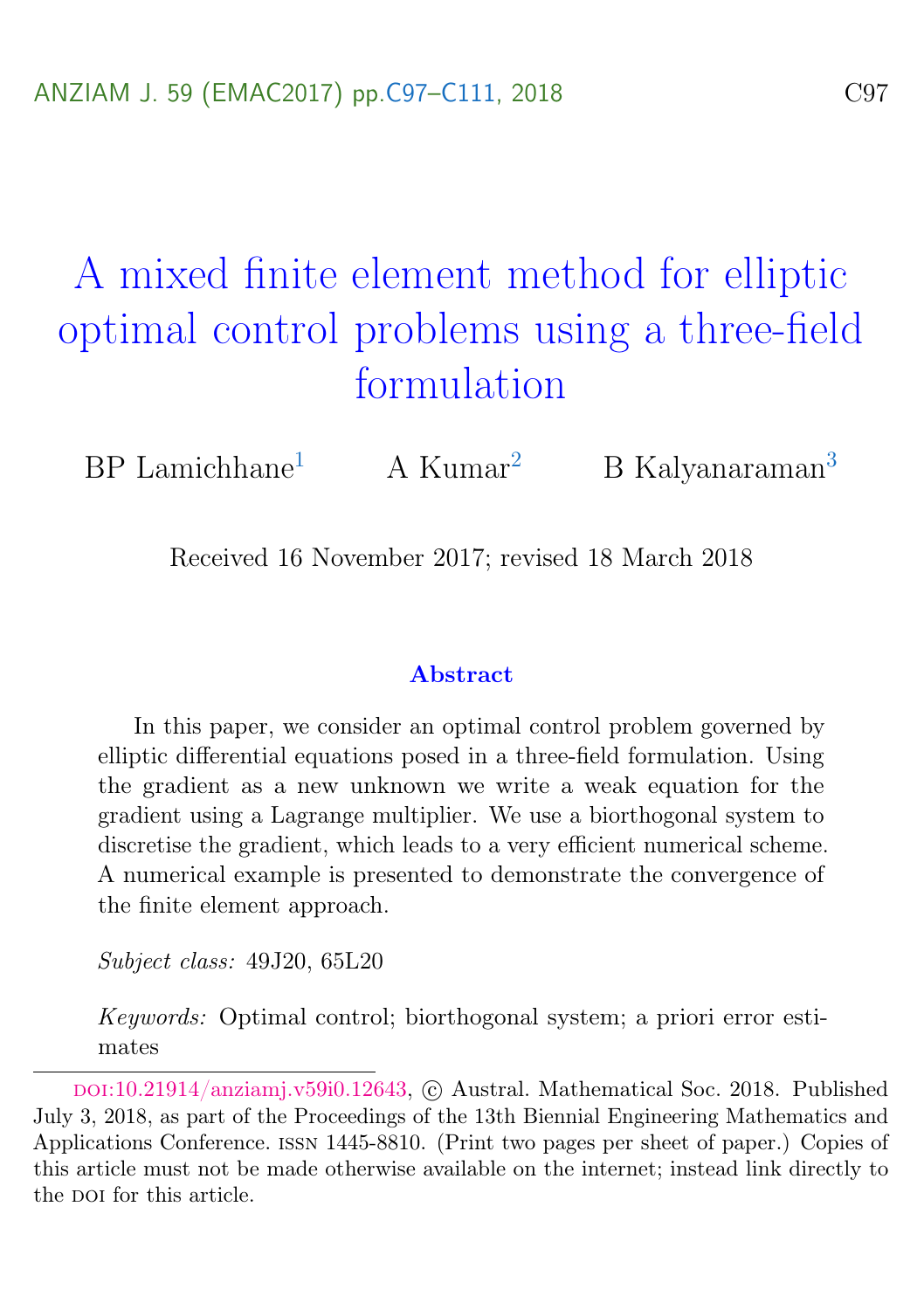### <span id="page-1-1"></span>Contents C98

# **Contents**

|                   | 1 Introduction                                | C98              |
|-------------------|-----------------------------------------------|------------------|
|                   | 2 Finite element method                       | C <sub>101</sub> |
|                   | 3 Variational discretisation: error estimates | C <sub>104</sub> |
|                   | 4 Numerical results                           | C <sub>108</sub> |
| <b>References</b> |                                               | C <sub>109</sub> |

# <span id="page-1-0"></span>1 Introduction

The cost functional of an optimal control problem governed by a partial differential equation often involves the solution as well as the gradient of the solution. In that situation, a better approximation of the gradient is obtained by using a mixed finite element method [\[1\]](#page-12-1). Recently, mixed finite element approaches have become quite popular to discretise optimal control problems involving elliptic partial differential equations [\[3–](#page-12-2)[5\]](#page-12-3).

In this paper, we apply a mixed finite element method to approximate the solution of an optimal control problem governed by a Poisson problem. In contrast to previous approaches [\[3](#page-12-2)[–5\]](#page-12-3), which are based on a two-field formulation of the Poisson problem, we use a three-field formulation of the Poisson problem which allows us to use a biorthogonal system in the discretisation. The use of a biorthogonal system allows us to statically condense out all the extra degrees of freedom we have in the mixed formulation leading to a very efficient finite element approach. The formulation is obtained by introducing the gradient of the solution of Poisson equation as a new unknown and writing an additional variational equation in terms of a Lagrange multiplier. An efficient numerical scheme is obtained by using a biorthogonal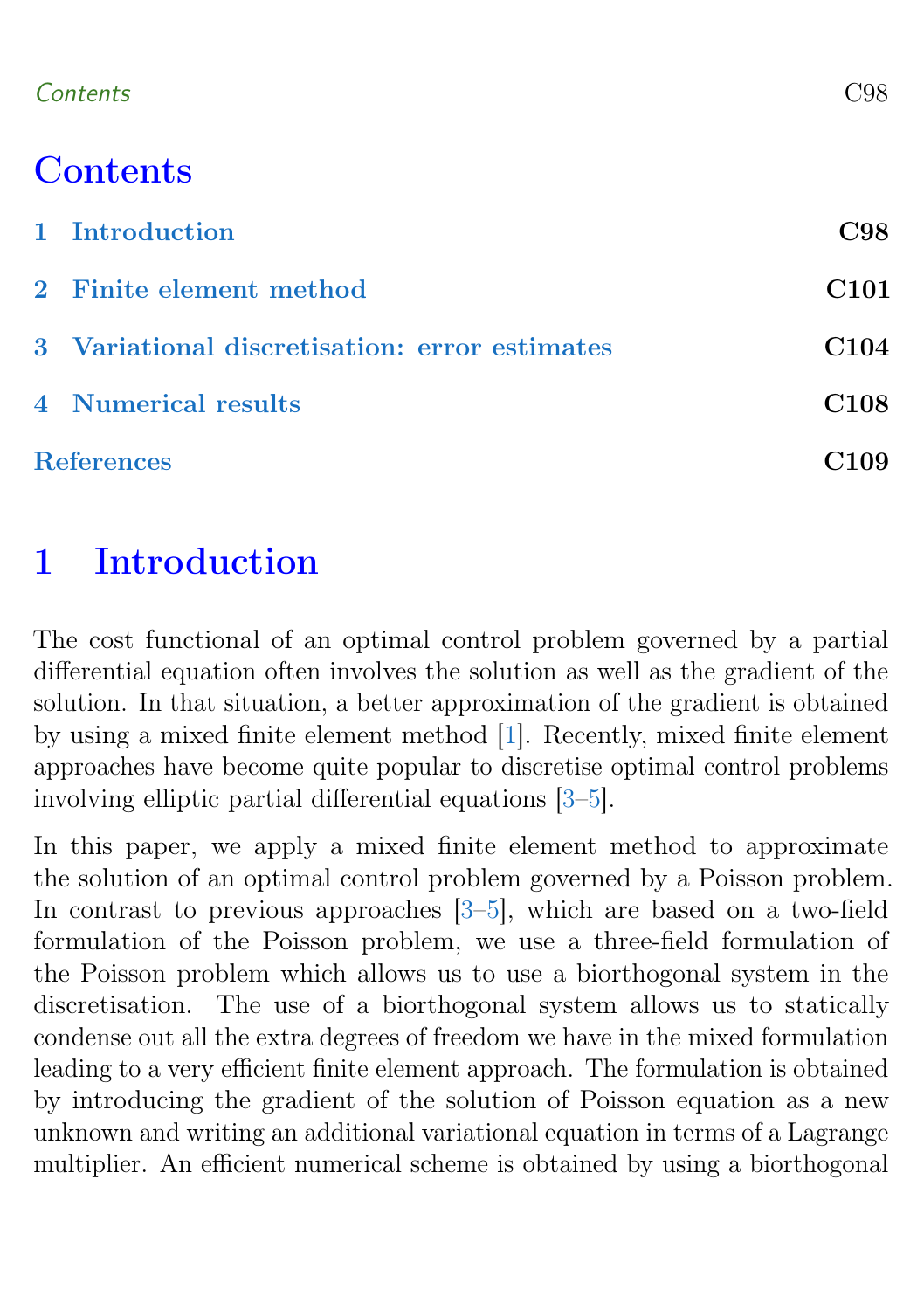### <span id="page-2-1"></span>1 Introduction C99

system to discretise the space of the gradient of the solution and the Lagrange multiplier space in the discrete setting.

Let  $\Omega$  be a bounded and convex domain in  $\mathbb{R}^2$  and  $\Gamma$  the boundary of  $\Omega$ . In the following we use the usual notations for the Sobolev space  $H^k(\Omega)$  for positive integer k, and the associated norm on  $H^k(\Omega)$  with  $L^2(\Omega) = H^0(\Omega)$ denoting the set of all real-valued square integrable functions defined on  $\Omega$  [\[2\]](#page-12-4). Let  $\alpha \in \mathbb{R}$  be a parameter,  $y_d \in L^2(\Omega)$  the desired state and  $\sigma_d \in [L^2(\Omega)]^2$ the desired gradient. Consider the following optimal control problem

$$
\min_{\mathbf{u}\in\mathbf{U}_{ad}} J(\mathbf{y}, \mathbf{u}) := \frac{1}{2} \|\mathbf{y} - \mathbf{y}_d\|_{0,\Omega}^2 + \frac{1}{2} \|\sigma - \sigma_d\|_{0,\Omega}^2 + \frac{\alpha}{2} \|\mathbf{u}\|_{0,\Omega}^2, \quad \sigma = \nabla \mathbf{y}, \tag{1}
$$

subject to the partial differential equation

<span id="page-2-0"></span>
$$
-\nabla \cdot \mathbf{K} \nabla \mathbf{y} = \mathbf{B} \mathbf{u} + \mathbf{f} \quad \text{in } \Omega \quad \text{with} \quad \mathbf{y} = 0 \quad \text{on } \Gamma,
$$
 (2)

where  $K \in L^{\infty}(\Omega, \mathbb{R}^{2 \times 2})$  is a real-valued, symmetric and positive definite matrix, and B is the bounded linear operator defined on the set of admissible set of controls  $U_{ad}$ 

$$
U_{\alpha d}=\left\{u\in L^2(\Omega): \|u\|_{0,\Omega}\leqslant M\right\},
$$

so that for some positive constant b

$$
\|Bu\|_{0,\Omega} \leqslant b \|u\|_{0,\Omega}, \quad u \in U_{ad}.
$$

The existence and uniqueness of the optimal control follows from the strict convexity  $[13]$ . Using  $B^*$  as the adjoint operator of B the first order optimality condition can be formulated as

$$
(\alpha u + B^*p, \nu - u) \geqslant 0, \quad \nu \in U_{ad}, \tag{3}
$$

where  $p$  is the adjoint state associated with  $u$  and it solves the following adjoint equation of finding  $p \in H_0^1(\Omega)$  such that

$$
\int_{\Omega} [K\nabla p\cdot \nabla q + (\nabla y - \sigma_d)\cdot \nabla q + (y-y_d)q]\,dx = 0, \quad q\in H^1_0(\Omega). \quad (4)
$$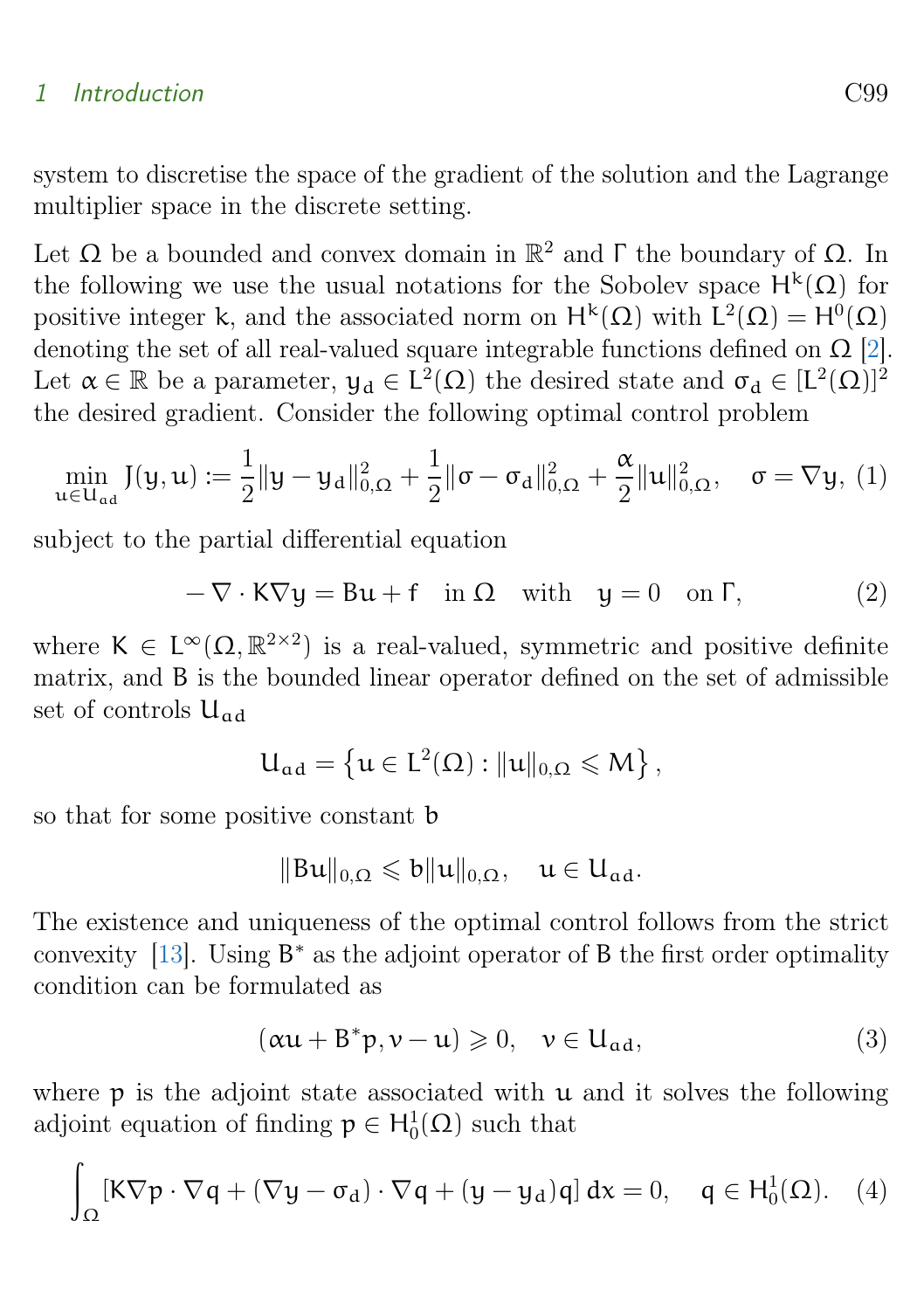#### <span id="page-3-1"></span>1 Introduction C100

The variational inequality in equation [\(3\)](#page-2-0) can be written as

$$
\mathfrak{u}(\mathsf{x}) = \mathsf{P}_{[-\mathsf{M},\mathsf{M}]} \left( -\frac{\mathsf{B}^*\mathsf{p}}{\alpha} \right),
$$

where [\[12,](#page-13-1) [13\]](#page-13-0)

$$
P_{[\alpha,b]}(f(x))=\max(\alpha,\min(b,f(x))).
$$

We start with the following variational form of  $(2)$  to recast our problem as a three-field formulation:

$$
\min_{y \in H_0^1(\Omega)} \frac{1}{2} \int_{\Omega} K \nabla y \cdot \nabla y \, dx - \int_{\Omega} (f + Bu) \, y \, dx,\tag{5}
$$

and introduce the gradient of the state of the system as a new unknown  $\sigma = \nabla y$ , and write its weak equation as

$$
\int_\Omega (\sigma-\bigtriangledown y)\cdot\psi\,dx=0,\quad \psi\in [L^2(\Omega)]^2,
$$

where  $\psi$  acts as a Lagrange multiplier. Using  $V = H_0^1(\Omega)$ ,  $R = [L^2(\Omega)]^2$ , and  $\ell(y) = \int_{\Omega} (f + Bu) y dx$ , we get a constrained minimisation problem, which leads to the following saddle point problem of finding  $(\mathfrak{y}, \sigma, \phi) \in V \times R \times R$ such that

<span id="page-3-0"></span>
$$
\tilde{a}((y,\sigma),(z,\tau))+ b((z,\tau),\phi) = \ell(z), \qquad (z,\tau) \in V \times R, \n b((y,\sigma),\psi) = 0, \qquad \psi \in R,
$$
\n(6)

where

$$
\tilde{\alpha}((y,\sigma),(z,\tau)) = \int_{\Omega} K\sigma\cdot \tau \ dx, \quad b((y,\sigma),\psi) = \int_{\Omega} (\sigma - \nabla y) \cdot \psi \ dx.
$$

Thus our optimal control problem is to find  $(y, \sigma, \phi, u) \in V \times R \times R \times U_{ad}$ such that [\(6\)](#page-3-0) is satisfied as well as the inequality [\(3\)](#page-2-0), where  $p = \tilde{y}$  in (3) is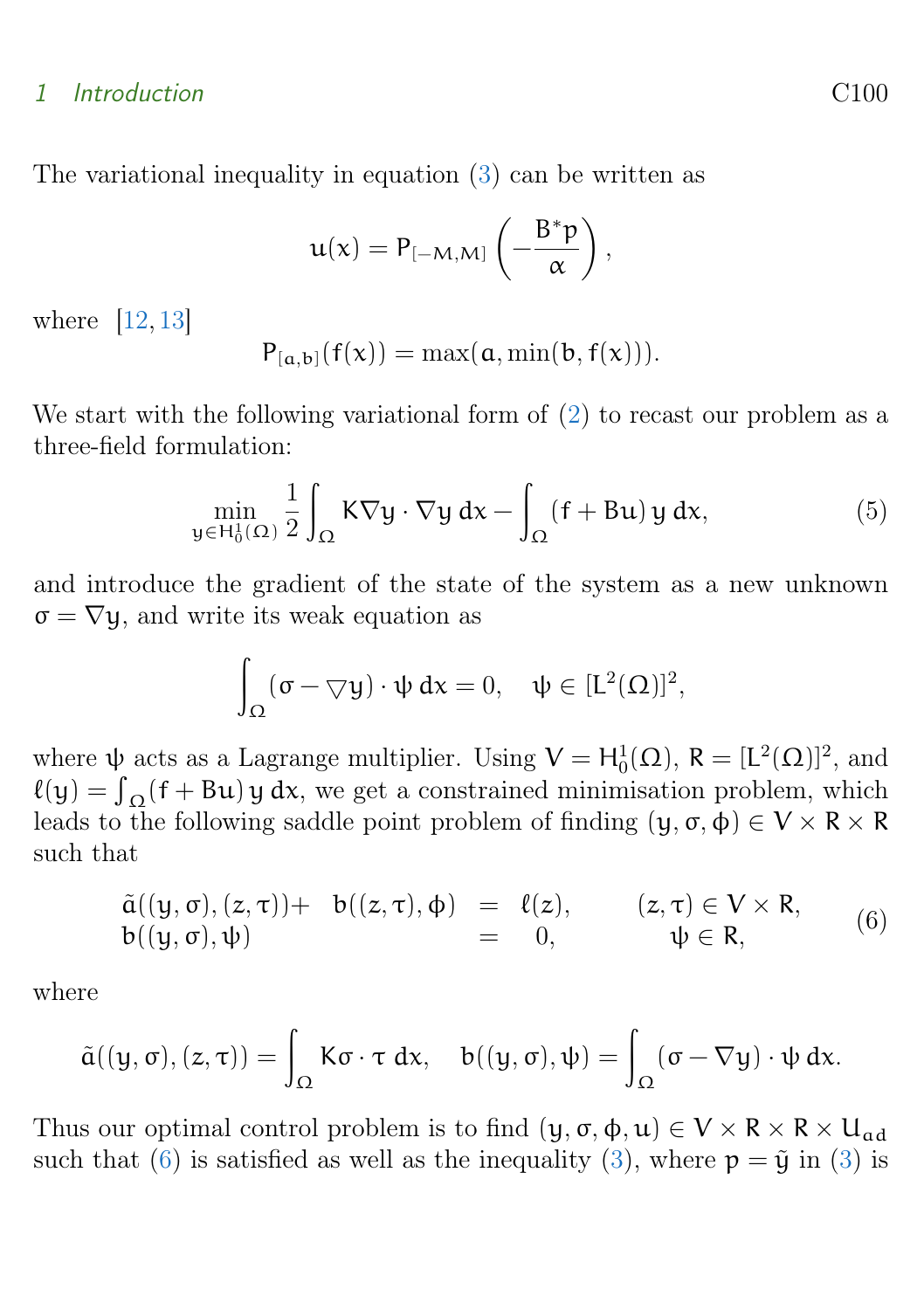### <span id="page-4-1"></span>2 Finite element method C101

one field in the problem of finding three fields  $(\tilde{y}, \tilde{\sigma}, \tilde{\phi}) \in V \times R \times R$  such that

$$
\int_{\Omega} \tilde{\phi} \cdot \nabla z \, dx - \int_{\Omega} (y - y_d) z \, dx = 0, \quad z \in V,
$$
 (7)

$$
\int_{\Omega} (\mathbf{K}\tilde{\sigma} + \tilde{\boldsymbol{\Phi}}) \cdot \boldsymbol{\tau} \, d\mathbf{x} + \int_{\Omega} (\boldsymbol{\sigma} - \boldsymbol{\sigma}_d) \cdot \boldsymbol{\tau} \, d\mathbf{x} = 0, \quad \boldsymbol{\tau} \in \mathbf{R}, \tag{8}
$$

$$
\int_{\Omega} (\tilde{\sigma} - \nabla \tilde{y}) \cdot \psi \, dx = 0, \quad \psi \in \mathsf{R}.
$$
 (9)

Here the adjoint equations are derived from the Euler-Lagrange equations of the following minimisation problem

$$
\underset{(\tilde{\mathbf{y}},\tilde{\sigma}) \in [V \times R]}{\arg \min} \left( \frac{1}{2} \int_{\Omega} \mathbf{K} \tilde{\sigma} \cdot \tilde{\sigma} \, d\mathbf{x} - \tilde{\ell}(\tilde{\mathbf{y}}, \tilde{\sigma}) \right), \tag{10}
$$

under the constraint

$$
\int_{\Omega} (\tilde{\sigma} - \nabla \tilde{y}) \cdot \psi \, dx = 0, \quad \psi \in R,
$$

where

$$
\tilde{\ell}(\tilde{y},\tilde{\sigma})=\int_{\Omega}(y_d-y)\,\tilde{y}\,dx-\int_{\Omega}(\sigma-\sigma_d)\cdot\tilde{\sigma}\,dx.
$$

To get a stable discrete formulation we replace the bilinear form  $\tilde{a}(\cdot, \cdot)$  by the bilinear form  $a(\cdot, \cdot)$  [\[6\]](#page-12-5) defined as

$$
\mathfrak{a}((y,\sigma),(z,\tau))=\frac{1}{2}\int_{\Omega}\left(\mathsf{K}\sigma\cdot\tau+\mathsf{K}\nabla y\cdot\nabla z\right)\,dx.
$$

# <span id="page-4-0"></span>2 Finite element method

Let  $\mathcal{T}_h$  be a quasi-uniform partition of the domain  $\Omega$  in triangles. We use the standard linear finite element space on the mesh  $\mathfrak{T}_h$  defined as

$$
S_h=\{z_h\in H^1(\Omega): \, z_h|_T\in \mathcal{P}_1(T), T\in \mathcal{T}_h\}, \quad V_h=S_h\cap H^1_0(\Omega),
$$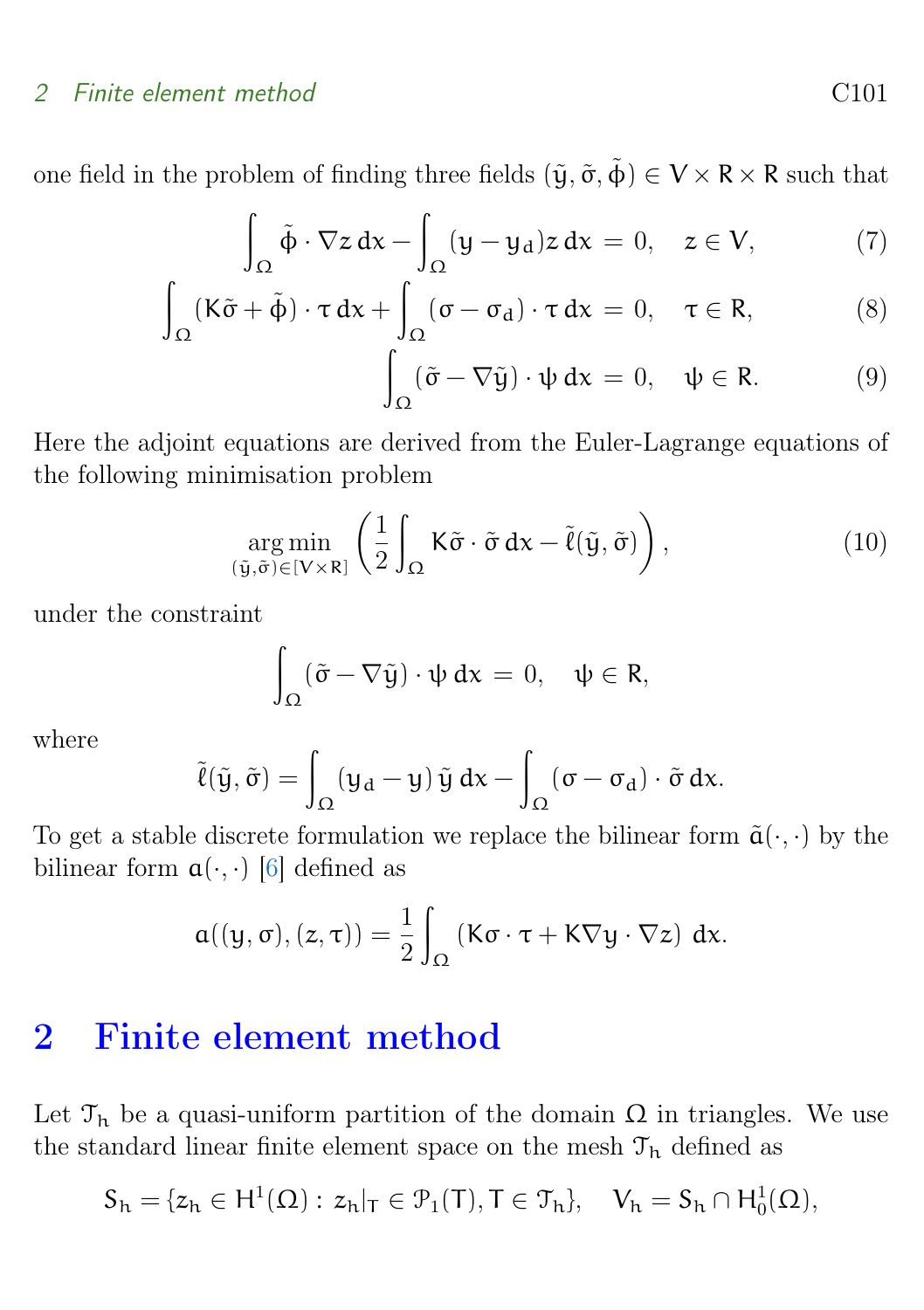#### <span id="page-5-2"></span>2 Finite element method C102

Let  $\{\varphi_1, \varphi_2, \cdots, \varphi_N\}$  be the finite element basis for  $S_h$ . We now construct a set of basis functions  $\{\mu_1, \mu_2, \cdots, \mu_N\}$  of another finite element space  $W_h$  so that the basis functions of  $S_h$  and  $W_h$  satisfy a condition of biorthogonality relation

<span id="page-5-0"></span>
$$
\int_{\Omega} \varphi_i \mu_j \, dx = c_j \delta_{ij}, \quad c_j \neq 0, \quad 1 \leqslant i, j, \leqslant N,
$$
\n(11)

where  $\delta_{ii}$  is the Kronecker symbol, and  $c_i$  a scaling factor [\[10\]](#page-13-2). Hence the sets of basis functions of  $S_h$  and  $W_h$  form a biorthogonal system. The finite element space for the gradient of the solution is

$$
L_h = \left[S_h\right]^2,
$$

and for the Lagrange multiplier is

$$
M_{h}=[W_{h}]^{2}.
$$

Our discrete problem is to find  $(y_h, \sigma_h, \varphi_h) \in V_h \times L_h \times M_h$  such that

<span id="page-5-1"></span> $a((y_h, \sigma_h), (z_h, \tau_h)) + b((z_h, \tau_h), \varphi_h) = \ell(z_h), (z_h, \tau_h) \in V_h \times L_h$  $b((y_h, \sigma_h), \psi_h)$  = 0,  $\psi_h \in M_h$ , (12)

We now introduce a projection operator  $Q_h: L^2(\Omega) \to S_h$  defined as

$$
\int_\Omega Q_h\nu\,\mu_h\,dx=\int_\Omega \nu\mu_h\,dx,\quad \mu_h\in W_h,\ \nu\in L^2(\Omega).
$$

Due to the biorthogonality relation [\(11\)](#page-5-0),  $Q_h$  is well-defined, and  $Q_h\nu$  for  $v \in L^2(\Omega)$  is given by

$$
Q_h \nu = \sum_{i=1}^n \frac{\int_{\Omega} \mu_i \nu \, dx}{c_i} \varphi_i.
$$

Using the notation that  $Q_h$  is applied component-wise when applied to a vector function the second equation of [\(12\)](#page-5-1) leads to  $\sigma_h = Q_h(\nabla y_h)$ . Hence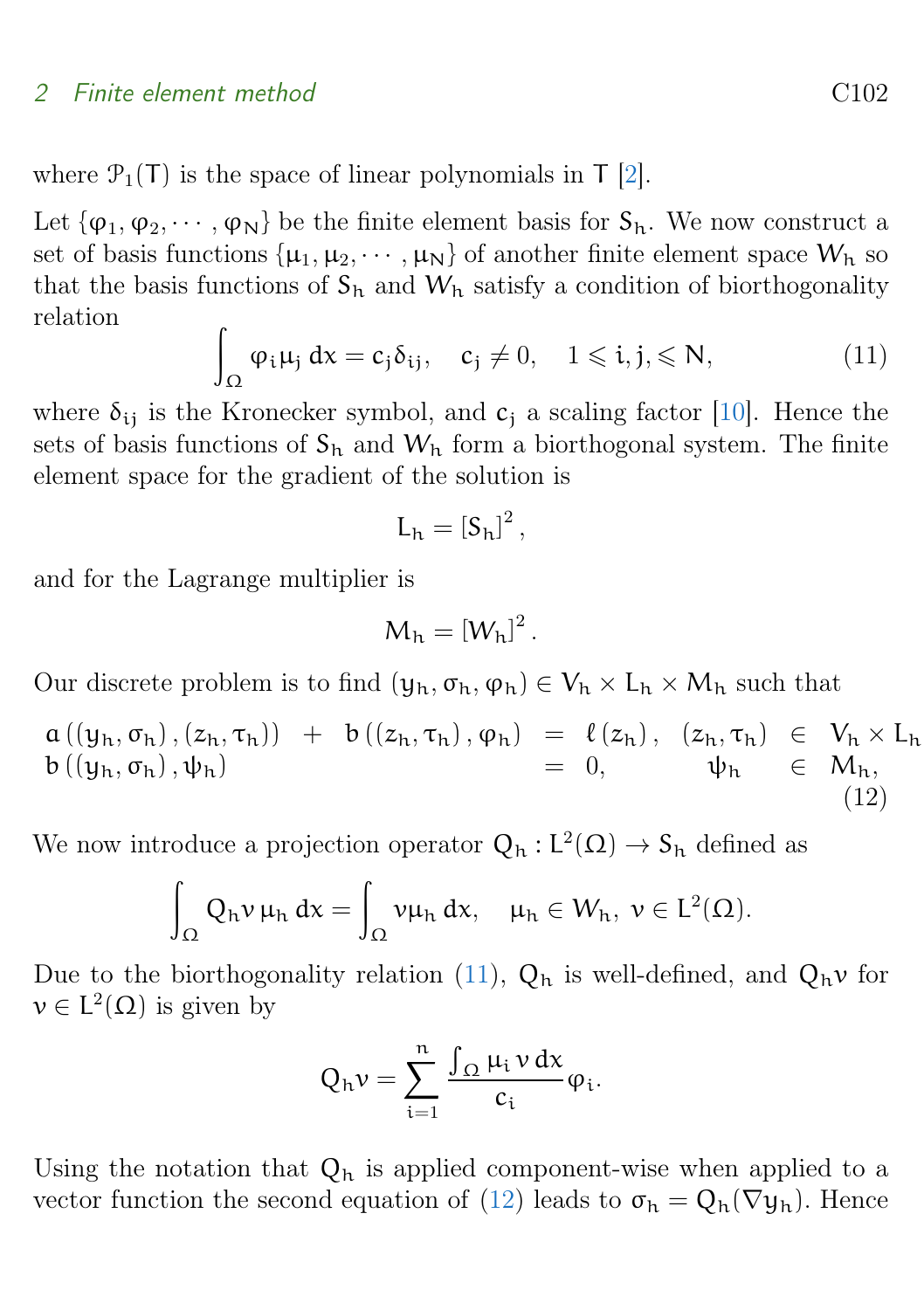### 2 Finite element method C103

static condensation of the gradient of the solution and the Lagrange multiplier leads to the following problem of finding  $y_h \in V_h$  such that

$$
A_h(y_h, z_h) = \ell(z_h), \quad z_h \in V_h,
$$

where

$$
A_h(y_h, z_h) = \frac{1}{2} \left( \int_{\Omega} K Q_h \nabla y_h \cdot Q_h \nabla z_h \, dx + \int_{\Omega} K \nabla y_h \cdot \nabla z_h \, dx \right).
$$

Using the same approach to discretise the adjoint equations  $(7) - (9)$  $(7) - (9)$  $(7) - (9)$  we have the problem of finding  $(\tilde{y}_h, \tilde{\sigma}_h, \tilde{\phi}_h) \in V_h \times L_h \times M_h$  such that

$$
\int_{\Omega} \tilde{\phi}_h \cdot \nabla z_h \, dx - \int_{\Omega} (y_h - y_d) z_h \, dx = 0, \quad z_h \in V_h, \quad (13)
$$

$$
\int_{\Omega} (K\tilde{\sigma}_h + \tilde{\varphi}_h) \cdot \tau_h \, dx + \int_{\Omega} (\sigma_h - \sigma_d) \cdot \tau_h \, dx = 0, \quad \tau_h \in L_h, \quad (14)
$$

$$
\int_{\Omega} (\tilde{\sigma}_{h} - \nabla \tilde{y}_{h}) \cdot \psi_{h} \, dx = 0, \quad \psi \in M_{h}.
$$
 (15)

We note that [\(15\)](#page-5-1) leads to  $\tilde{\sigma}_h = Q_h \nabla \tilde{y}_h$ . Using this and setting  $p_h = \tilde{y}_h$ , we arrive at the problem of finding  $p_h \in V_h$  such that for all  $q_h \in V_h$  we have

$$
\int_{\Omega} (KQ_h \nabla p_h) \cdot (Q_h \nabla q_h) dx = \int_{\Omega} (y_d - y_h) q_h dx - \int_{\Omega} (Q_h \nabla y_h - \sigma_d) \cdot (Q_h \nabla q_h) dx.
$$

Using the same stabilisation approach as for the state variable, we now obtain the equation of finding  $p_h \in V_h$  such that

$$
A_h(p_h,q_h)=\int_{\Omega}(y_d-y_h)q_h\,dx-\int_{\Omega}(Q_h\nabla y_h-\sigma_d)\cdot (Q_h\nabla q_h)\,dx,\;q_h\in V_h.
$$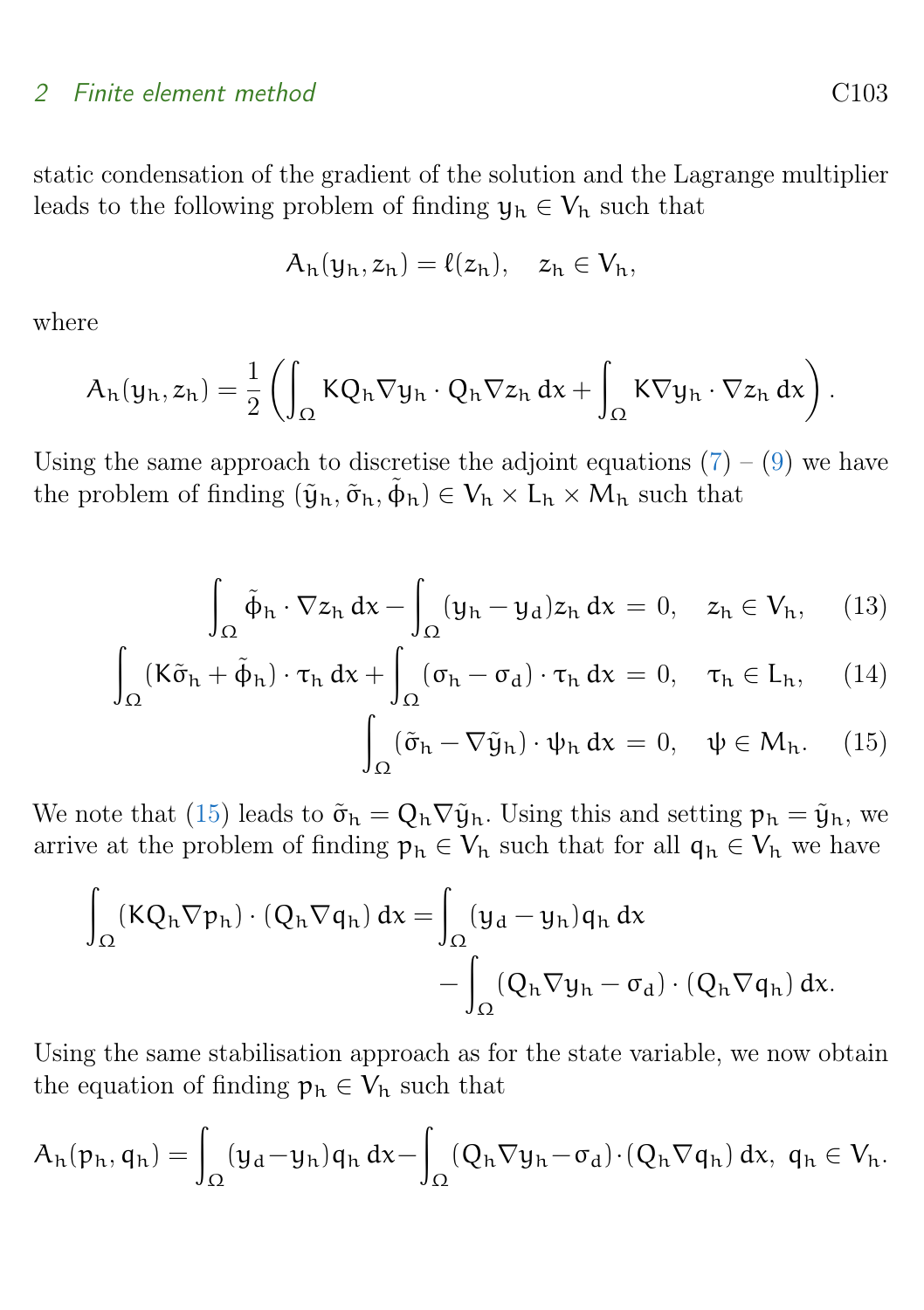#### <span id="page-7-1"></span>3 Variational discretisation: error estimates C104

### <span id="page-7-0"></span>3 Variational discretisation: error estimates

Now we consider the discrete formulation of the state and adjoint state equations where the control  $\mu$  is not discretized initially but given by a projection formula [\(18\)](#page-7-0) [\[12,](#page-13-1) [13\]](#page-13-0). The discrete problem is then to find  $(\mathbf{y}_h, \mathbf{p}_h, \mathbf{u}_h) \in$  $V_h \times V_h \times U_{ad}$  such that

$$
A_h(y_h, z_h) = (Bu_h + f, z_h), \quad z_h \in V_h,
$$
\n(16)

$$
A_h(p_h, q_h) = (y_d - y_h, q_h) - (Q_h \nabla y_h - \sigma_d, Q_h \nabla q_h), \quad q_h \in V_h, (17)
$$

$$
\mathfrak{u}_{h} = -P_{[a,b]} \left( \frac{\mathbf{B}^* \mathfrak{p}_h}{\alpha} \right). \tag{18}
$$

where the bilinear form  $A_h(\cdot, \cdot)$  satisfies the following continuity and coercivity properties with respect to the H<sup>1</sup>-norm for two positive constants  $\alpha$  and  $\beta$ independent of h:

$$
\textbf{(i)}~~A_h(\varphi_h,\psi_h)\leqslant \alpha\|\varphi_h\|_{1,\Omega}\|\psi_h\|_{1,\Omega},\quad \varphi_h,\psi_h\in V_h.
$$

$$
\textbf{(ii)}~~A_h(\varphi_h,\varphi_h)\geqslant\beta\|\varphi_h\|_{1,\Omega}^2,~~\varphi_h\in V_h.
$$

Since  $Q_h$  is stable in  $H^1$  and  $L^2$ -norms [\[10\]](#page-13-2), and B is bounded, the right hand sides of both variational equations  $(16)$  and  $(17)$  are continuous. Thus both variational equations [\(16\)](#page-7-0) and [\(17\)](#page-7-0) have unique solutions by Lax-Milgram lemma. We note that the variational inequality

$$
(\alpha u_h+B^*p_h,\nu-u_h)\geqslant 0,\quad \ \nu\in U_{\alpha d},
$$

for the control  $u_h$  is replaced by the projection formula [\(18\)](#page-7-0).

For a fixed  $u$ , let  $y_h(u)$  be the solution of

$$
A_h(y_h(u), z_h) = (Bu + f, z_h), \quad z_h \in V_h,
$$
\n(19)

and for a fixed  $\psi$ , let  $p_h(\psi)$  be the solution of

$$
A_h(p_h(y), q_h) = (y_d - y, q_h) - (Q_h \nabla y - \sigma_d, Q_h \nabla q_h), \quad q_h \in V_h(20)
$$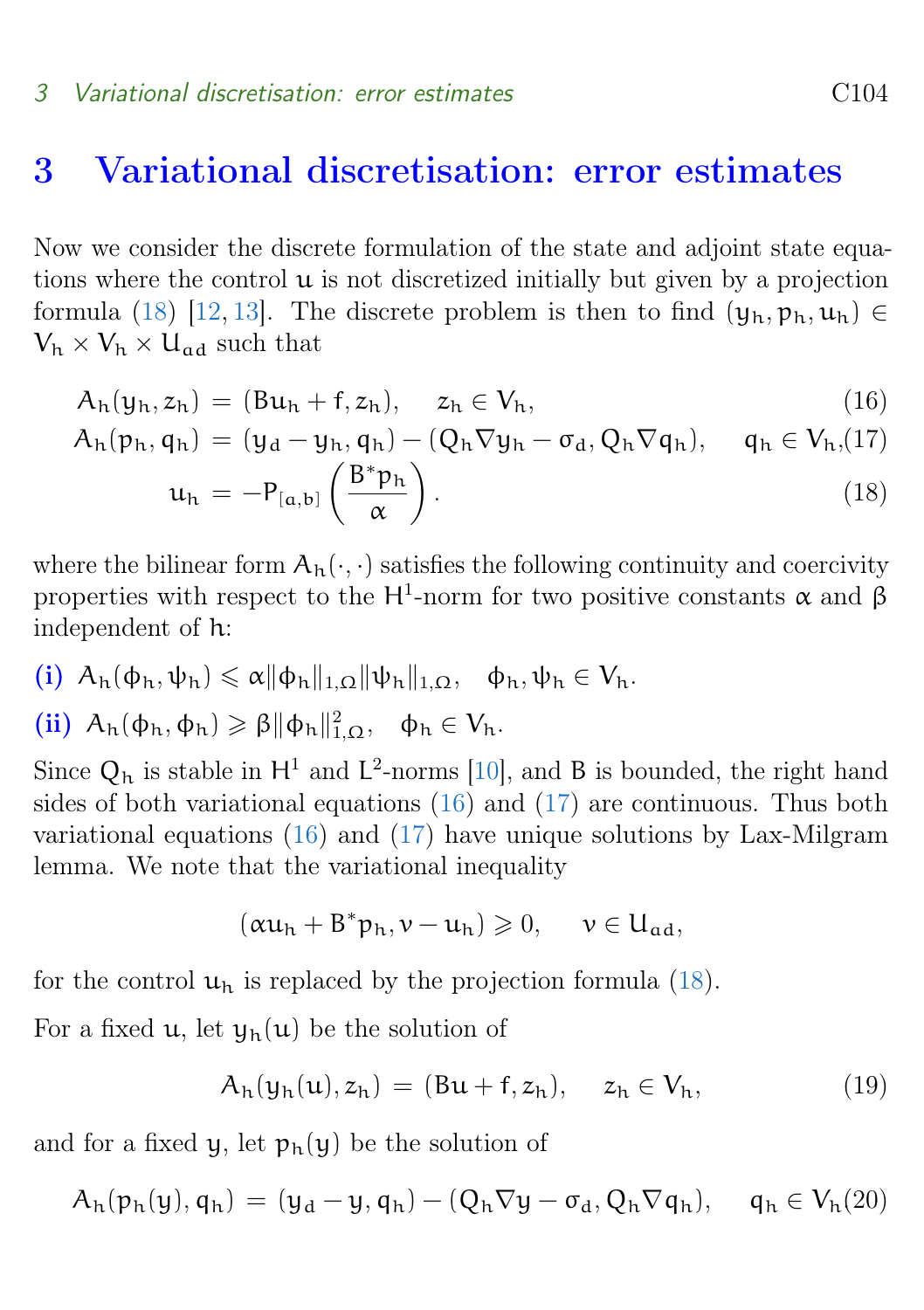### <span id="page-8-2"></span>3 Variational discretisation: error estimates C105

Then under the assumption that the domain  $\Omega$  is convex, we have the following approximation results for the solutions of the discrete equations [\(19\)](#page-7-0) and  $(20).$  $(20).$ 

<span id="page-8-0"></span>**Theorem 1.** Let  $\psi_h(u)$  and  $\psi_h(v)$  be the solutions of [\(19\)](#page-7-0) and [\(20\)](#page-7-0) respectively. Then there exists a constant C, independent of h, such that

$$
\|y - y_h(u)\|_{0,\Omega} + h\|y - y_h(u)\|_{1,\Omega} \leqslant Ch^2 \|y\|_{2,\Omega}
$$
 (21)

$$
\|p - p_h(y)\|_{0,\Omega} + h\|p - p_h(y)\|_{1,\Omega} \leqslant Ch^2 \|p\|_{2,\Omega}.
$$
 (22)

Setting  $y_h = y_h(u_h)$  and  $p_h = p_h(y_h)$ , we have the following result.

<span id="page-8-1"></span>**Lemma 2.** Let  $\psi_h(u)$  and  $\psi_h(y)$  be the solutions of [\(19\)](#page-7-0) and [\(20\)](#page-7-0) respectively. Then there exists a constant  $C$ , independent of  $h$ , such that

$$
\|y_h(u)-y_h\|_{1,\Omega}\leqslant C\|u-u_h\|_{0,\Omega}
$$
  

$$
\|p_h(y)-p_h\|_{1,\Omega}\leqslant C\|y-y_h\|_{0,\Omega}.
$$

The proof of this lemma follows from the coercivity of  $A_h(\cdot, \cdot)$  [\[11,](#page-13-3) Lemma 3.1].

Theorem 3. Let  $(y, p, u) \in (H^2(\Omega) \cap H_0^1(\Omega)) \times (H^2(\Omega) \cap H_0^1(\Omega)) \times U_{ad}$  be the solutions of [\(1\)](#page-1-0) and [\(2\)](#page-2-0) with  $u \in H^1(\Omega)$ , and  $(y_h, p_h, u_h) \in V_h \times V_h \times U_{ad}$ be the solutions of  $(16)$ – $(18)$ . Then for sufficiently small h there exists a mesh-independent constant C such that

$$
\|u-u_h\|_{0,\Omega}\leqslant Ch,\quad \|y-y_h\|_{0,\Omega}\leqslant Ch,\quad \|p-p_h\|_{0,\Omega}\leqslant Ch.\quad \ (23)
$$

Proof: From the optimality condition, we get

$$
\begin{aligned} \alpha\|u-u_h\|^2_{0,\Omega}&\leqslant (p-p_h,B(u_h-u))\\&=(p-p_h(y),B(u_h-u))+(p_h(y)-p_h,B(u_h-u)).\end{aligned}
$$

From [\(19\)](#page-7-0), we have

$$
A_h(y_h - y_h(u), z_h) = (B(u_h - u), z_h).
$$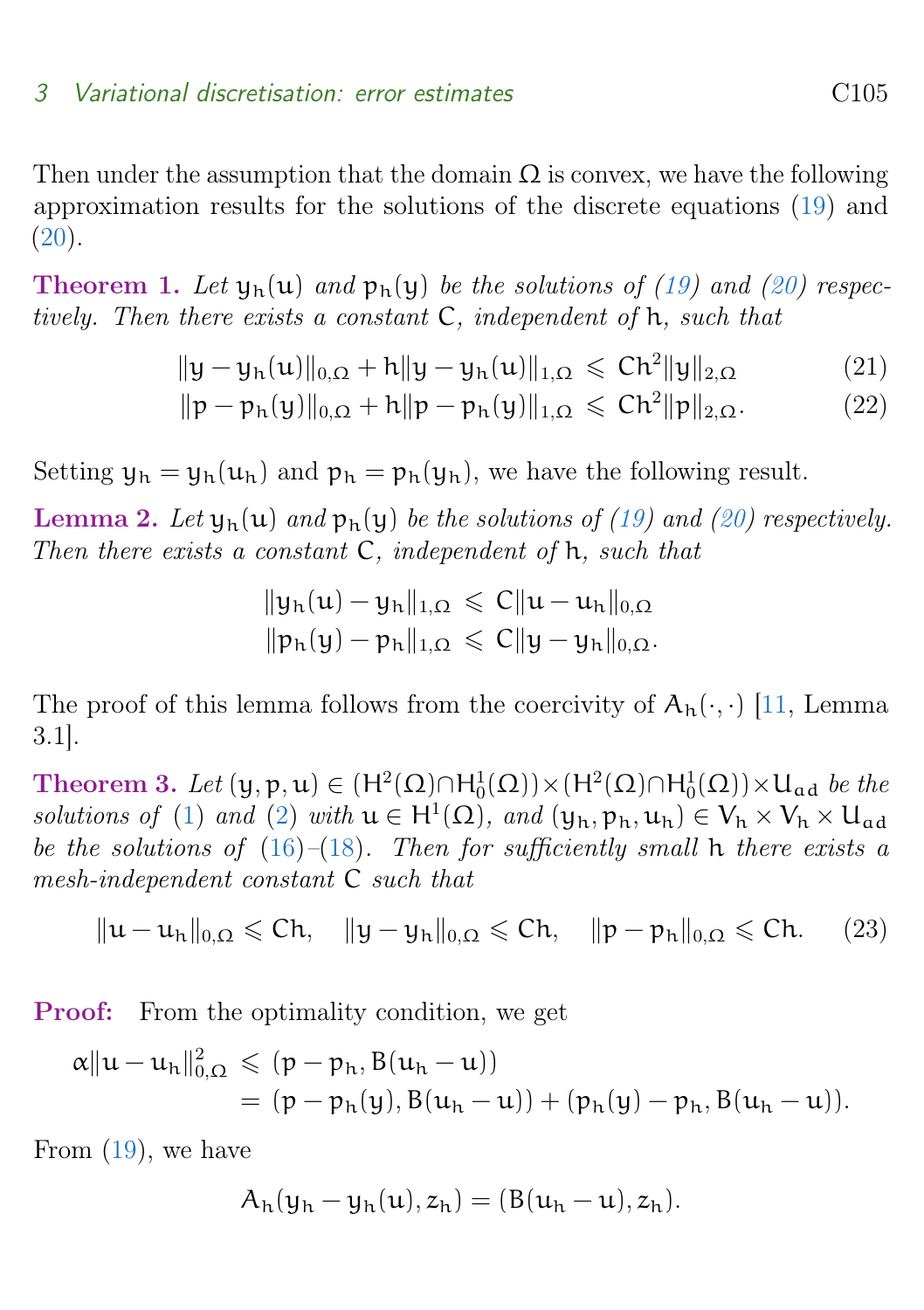Setting  $z_h = p_h(y) - p_h$  we get from the above equation

$$
A_h(y_h - y_h(u), p_h(y) - p_h) = (B(u_h - u), p_h(y) - p_h).
$$

Thus

$$
\alpha \|u - u_h\|_{0,\Omega}^2 \leqslant (p - p_h(y), B(u_h - u)) \tag{24}
$$

<span id="page-9-0"></span>
$$
+A_h(p_h(y)-p_h,y_h-y_h(u)). \t(25)
$$

From  $(20)$ , we get

$$
A_h(p_h(y)-p_h,q_h)=(y_h-y,q_h)-(Q_h(\nabla y-\nabla y_h),Q_h\nabla q_h).
$$

We now use  $q_h = y_h(u) - y_h$  in the above equation to write

$$
A_h(p_h(y) - p_h, y_h(u) - y_h)
$$
  
=  $(y_h - y, y_h(u) - y_h) - (Q_h \nabla (y - y_h), Q_h \nabla (y_h(u) - y_h))$   
=  $(y_h(u) - y, y_h(u) - y_h) - (y_h(u) - y_h, y_h(u) - y_h)$   
 $- (Q_h \nabla (y - y_h(u)), Q_h \nabla (y_h(u) - y_h))$   
+  $(Q_h \nabla (y_h - y_h(u)), Q_h \nabla (y_h(u) - y_h))$   
=  $(y_h(u) - y, y_h - y_h(u)) - ||y_h(u) - y_h||_{0,\Omega}^2$   
+  $(Q_h \nabla (y - y_h(u)), Q_h \nabla (y_h - y_h(u))) - ||Q_h \nabla (y_h - y_h(u)||_{0,\Omega}^2)$   
 $\leq C ||y - y_h(u)||_{1,\Omega} ||y_h - y_h(u)||_{1,\Omega}$   
 $\leq C ||y||_{2,\Omega} ||u - u_h||_{0,\Omega},$ 

where we use the  $L^2$  stability of  $Q_h$ , Theorem [1](#page-8-0) and Lemma [2.](#page-8-1) Now we use the above estimate for the second term on the right of [\(24\)](#page-9-0) and use the following estimate for the first term on the right of  $(24)$ 

$$
|(p-p_h(y),B(u_h-u))|\leqslant Ch^2\|u-u_h\|_{0,\Omega}\|p\|_{2,\Omega},
$$

to write  $(24)$  as

$$
\alpha\|u-u_h\|^2_{0,\Omega}\,\leqslant\, Ch^2\|p\|_{2,\Omega}\|u-u_h\|_{0,\Omega}+Ch\|y\|_{2,\Omega}\|u-u_h\|_{0,\Omega},
$$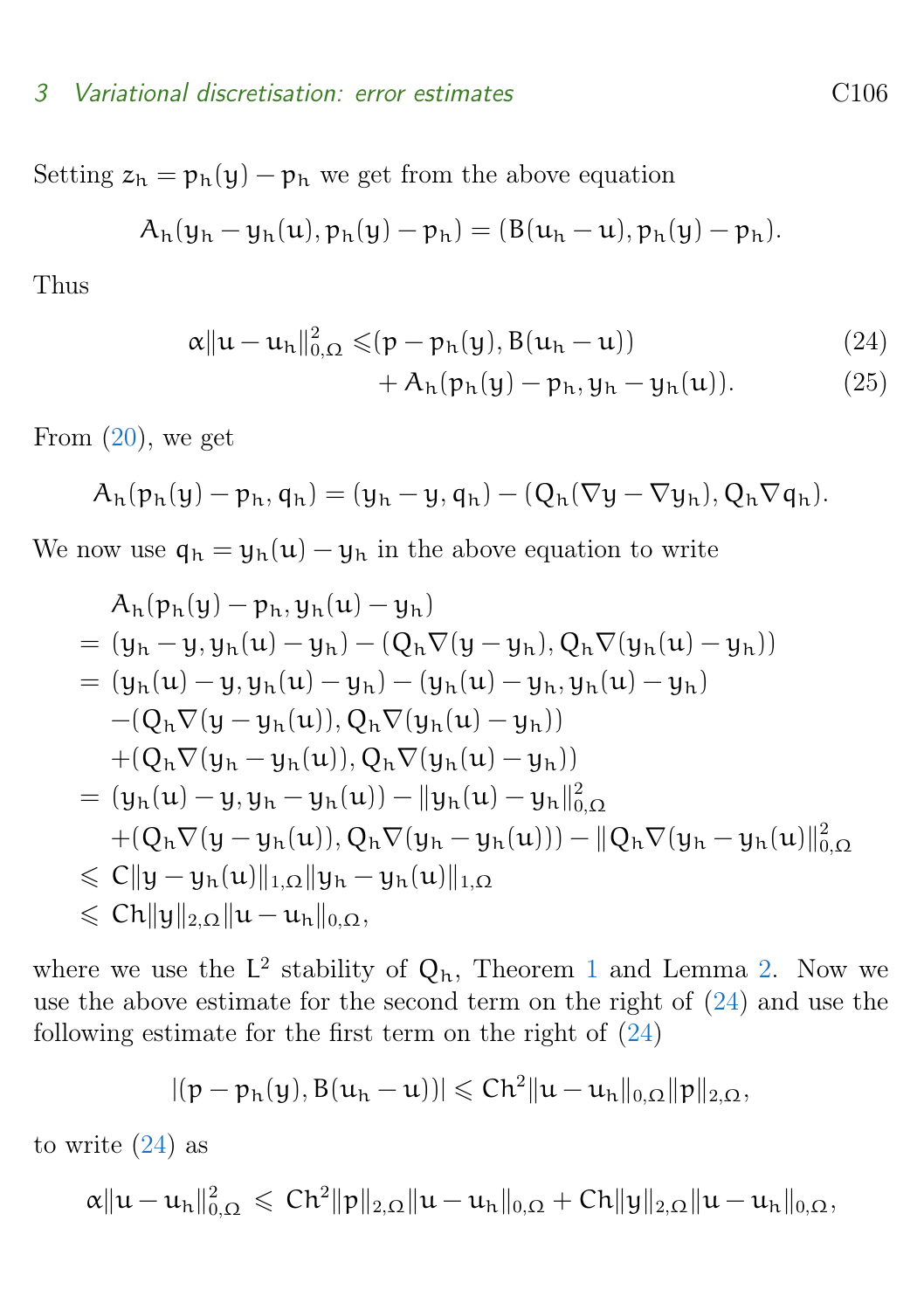#### <span id="page-10-0"></span>3 Variational discretisation: error estimates C107

which yields

$$
\|u-u_h\|_{0,\Omega}\,\leqslant\, C(h^2\|p\|_{2,\Omega}+h\|y\|_{2,\Omega}).
$$

In order to estimate  $||y - y_h||_{0,\Omega}$ , we start with

$$
\|y-y_h\|_{0,\Omega}\leqslant \|y-y_h(u)\|_{0,\Omega}+\|y_h(u)-y_h\|_{0,\Omega}.
$$

For the first term on the right of the above estimate we have  $||y-y_h(u)||_{0,\Omega} \leq$  $Ch^2||y||_{2,\Omega}$  $Ch^2||y||_{2,\Omega}$  $Ch^2||y||_{2,\Omega}$ , and for the second term on the right we use Lemma 2 to write

$$
\|y_h(u)-y_h\|_{0,\Omega}\leqslant C\|y_h(u)-y_h\|_{1,\Omega}\leqslant C\|u-u_h\|_{0,\Omega}.
$$

Now the result follows using the estimate for  $\|\mathbf{u} - \mathbf{u}_h\|_{0,\Omega}$ . Similarly, to estimate  $\|\mathbf{p} - \mathbf{p}_h\|_{0,\Omega}$ , we use the triangle inequality and write

$$
\|p-p_h\|_{0,\Omega}\leqslant \|p-p_h(y)\|_{0,\Omega}+\|p_h(y)-p_h\|_{0,\Omega}.
$$

Since  $\|\mathbf{p} - \mathbf{p}_h(\mathbf{y})\|_{0,\Omega} \leq C\hbar^2 \|\mathbf{p}\|_{2,\Omega}$ , we estimate the second term on the right side of the above estimate by using Lemma [2](#page-8-1) to get

$$
\|p_h(y)-p_h\|_{0,\Omega}\leqslant C\|p_h(y)-p_h\|_{1,\Omega}\leqslant C\|y-y_h\|_{0,\Omega}.
$$

The final result follows on using the estimate for  $||y - y_h||_{0,\Omega}$ .

Remark 4. Using the standard saddle point theory [\[1\]](#page-12-1) we have the following error estimate for the error in the gradient  $\sigma = \nabla y$ :

$$
\|\sigma-\sigma_h\|_{0,\Omega}\leqslant Ch,
$$

where  $\sigma_h = Q_h \nabla y_h$  with y and  $y_h$  as defined in the above theorem.

Remark 5. The approach based on a biorthogonal system can be easily extended to a three-dimensional problem and other elliptic partial differential equations [\[7–](#page-12-6)[9\]](#page-13-4).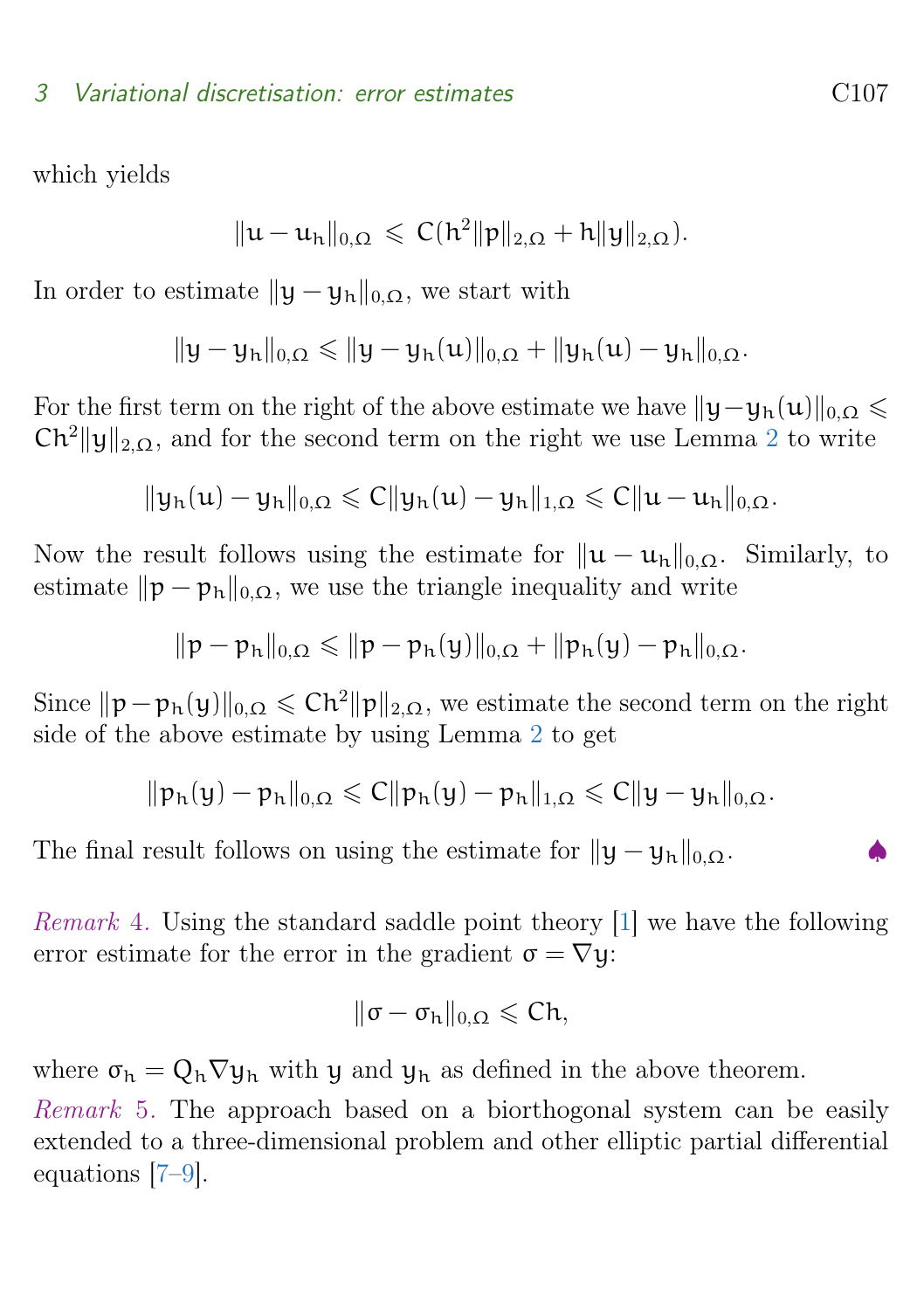### <span id="page-11-2"></span>4 Numerical results C108

<span id="page-11-1"></span>

Figure 1:  $L^2$  errors for the state y and adjoint p (left),  $H^1$  errors for the state y and the adjoint  $p \text{ (middle)}$  and  $L^2$  errors for the control  $u$  and the gradient σ (right) versus the number of elements

# <span id="page-11-0"></span>4 Numerical results

In this section, we present a numerical example to support the error estimates proved in the last section. We have used the primal dual active set strategy to compute the solution of the discrete formulation [\[13\]](#page-13-0). Let  $\Omega = [0,1]^2$  with the boundary  $\Gamma$ . We consider the following problem

$$
\min_{\mathbf{u}\in\mathbf{U}_{ad}} J(\mathbf{y}, \mathbf{u}) = \frac{1}{2} \|\mathbf{y} - \mathbf{y}_d\|_{0,\Omega}^2 + \frac{1}{2} \|\sigma - \sigma_d\|_{0,\Omega}^2 + \frac{1}{2} \|\mathbf{u}\|_{0,\Omega}^2
$$

subject to

 $-\Delta y = u$  in  $\Omega$  with  $y = 0$  in  $\Gamma$ ,

where the exact solution for the state  $y = sin(\pi x_1)sin(\pi x_2)$ , the adjoint state  $p = 2\pi^2 \sin(\pi x_1) \sin(\pi x_2)$ , and the control  $u = \max(a, \min(b, p))$  with  $a = -25$ ,  $b = 25$ . The desired states  $y_d$  and  $\sigma_d$  are taken as

$$
y_d = \sin(\pi x_1) \sin(\pi x_2),
$$
  
\n
$$
\sigma_d = [(\pi + 2\pi^3) \cos(\pi x_1) \sin(\pi x_2), (\pi + 2\pi^3) \sin(\pi x_1) \cos(\pi x_2)].
$$

We have shown the errors for the state  $\gamma$ , adjoint state  $\gamma$ , the control  $\alpha$  and the gradient  $\sigma$  in Figure [1.](#page-11-1) We can see the convergence rates as predicted by the theory. The convergence rates for the gradient  $\sigma$  are very close to 1.5, which is better than the expected rate.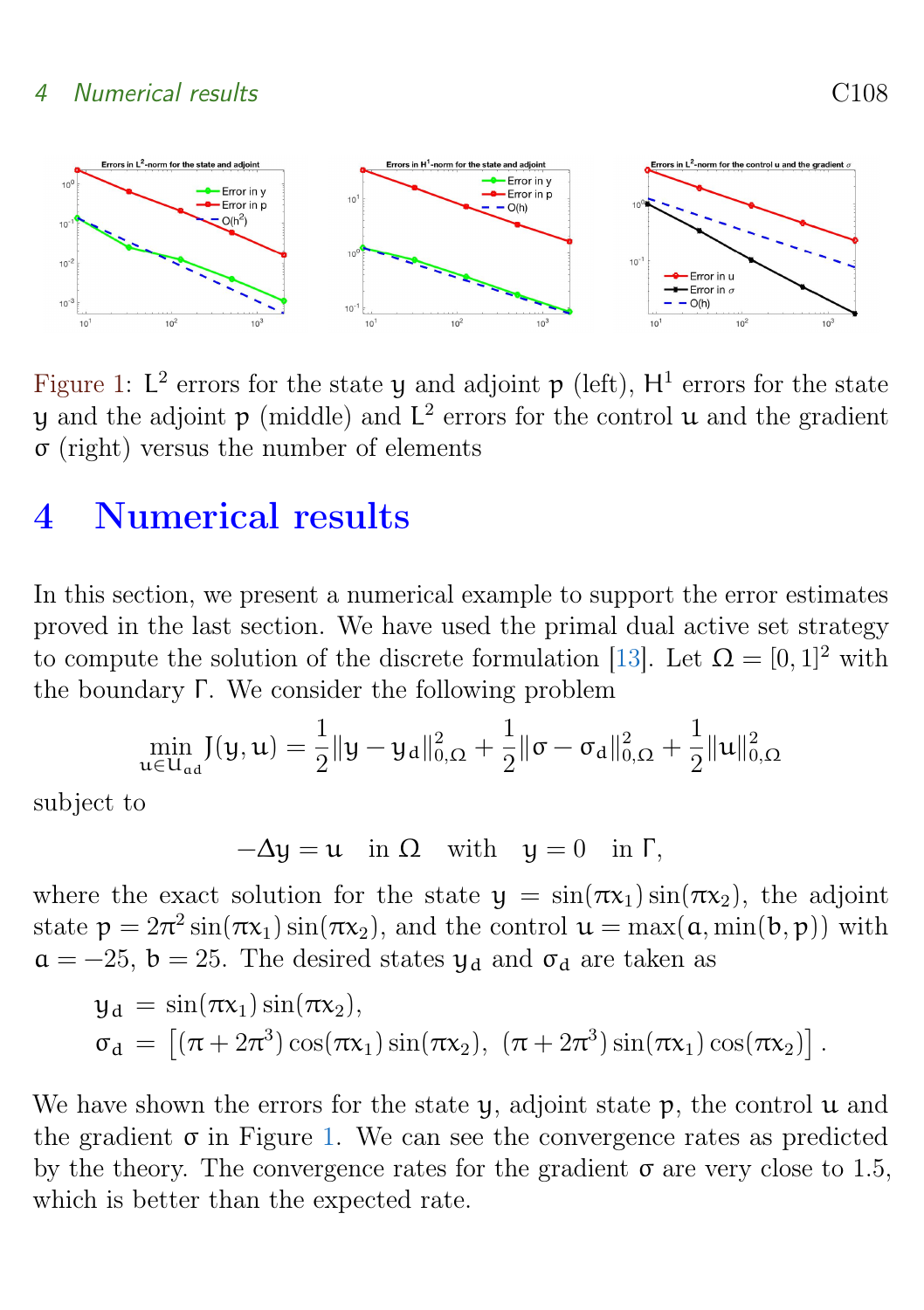### References C109

# <span id="page-12-0"></span>References

- <span id="page-12-1"></span>[1] D. Boffi, F. Brezzi, and M. Fortin. Mixed finite element methods and applications. Springer–Verlag, 2013. doi[:10.1007/978-3-642-36519-5.](https://doi.org/10.1007/978-3-642-36519-5) [C98,](#page-1-1) [C107](#page-10-0)
- <span id="page-12-4"></span>[2] S.C. Brenner and L.R. Scott. The Mathematical Theory of Finite Element Methods. Springer–Verlag, New York, 1994. doi[:10.1007/978-0-387-75934-0.](https://doi.org/10.1007/978-0-387-75934-0) [C99,](#page-2-1) [C102](#page-5-2)
- <span id="page-12-2"></span>[3] Yanping Chen. Superconvergence of quadratic optimal control problems by triangular mixed finite element methods. International journal for numerical methods in engineering, 75(8):881–898, 2008. doi[:10.1002/nme.2272.](https://doi.org/10.1002/nme.2272) [C98](#page-1-1)
- [4] Hongfei Fu, Hongxing Rui, Jian Hou, and Haihong Li. A stabilized mixed finite element method for elliptic optimal control problems. Journal of Scientific Computing, 66(3):968–986, 2016. doi[:10.1007/s10915-015-0050-3.](https://doi.org/10.1007/s10915-015-0050-3) [C98](#page-1-1)
- <span id="page-12-3"></span>[5] Hui Guo, Hongfei Fu, and Jiansong Zhang. A splitting positive definite mixed finite element method for elliptic optimal control problem. Applied Mathematics and Computation, 219(24):11178–11190, August 2013. doi[:10.1016/j.amc.2013.05.020.](https://doi.org/10.1016/j.amc.2013.05.020) [C98](#page-1-1)
- <span id="page-12-5"></span>[6] Muhammad Ilyas and Bishnu P. Lamichhane. A stabilised mixed finite element method for the poisson problem based on a three-field formulation. In M. Nelson, D. Mallet, B. Pincombe, and J. Bunder, editors, Proceedings of EMAC-2015, volume 57 of ANZIAM J., pages C177–C192. Cambridge University Press, 2016. doi[:10.21914/anziamj.v57i0.10356.](https://doi.org/10.21914/anziamj.v57i0.10356) [C101](#page-4-1)
- <span id="page-12-6"></span>[7] Bishnu P Lamichhane, AT McBride, and BD Reddy. A finite element method for a three-field formulation of linear elasticity based on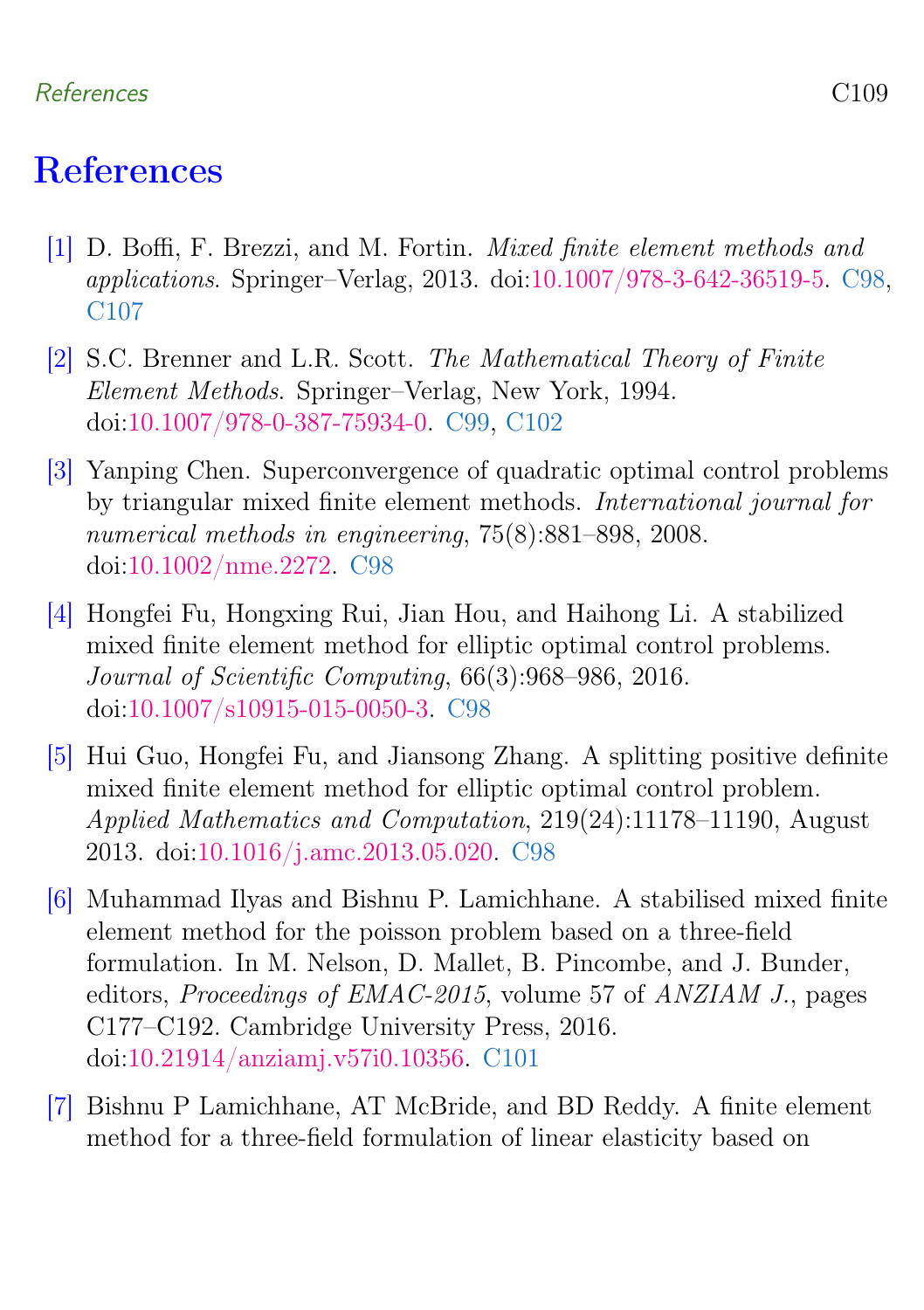### References C110

biorthogonal systems. Computer Methods in Applied Mechanics and Engineering, 258:109–117, 2013. doi[:10.1016/j.cma.2013.02.008.](https://doi.org/10.1016/j.cma.2013.02.008) [C107](#page-10-0)

- [8] B.P. Lamichhane. Inf-sup stable finite element pairs based on dual meshes and bases for nearly incompressible elasticity. IMA Journal of Numerical Analysis, 29:404–420, 2009. doi[:10.1093/imanum/drn013.](https://doi.org/10.1093/imanum/drn013) [C107](#page-10-0)
- <span id="page-13-4"></span>[9] B.P. Lamichhane. A mixed finite element method for the biharmonic problem using biorthogonal or quasi-biorthogonal systems. Journal of Scientific Computing, 46:379–396, 2011. doi[:10.1007/s10915-010-9409-7.](https://doi.org/10.1007/s10915-010-9409-7) [C107](#page-10-0)
- <span id="page-13-2"></span>[10] B.P. Lamichhane and E. Stephan. A symmetric mixed finite element method for nearly incompressible elasticity based on biorthogonal systems. Numerical Methods for Partial Differential Equations, 28:1336–1353, 2012. doi[:10.1002/num.20683.](https://doi.org/10.1002/num.20683) [C102,](#page-5-2) [C104](#page-7-1)
- <span id="page-13-3"></span>[11] Xianbing Luo, Yanping Chen, and Yunqing Huang. Some error estimates of finite volume element approximation for elliptic optimal control problems. International Journal of Numerical Analysis and  $Modeling, 10(3):697-711, 2013. \text{http://www.math.ualberta.ca/}$  $Modeling, 10(3):697-711, 2013. \text{http://www.math.ualberta.ca/}$  $Modeling, 10(3):697-711, 2013. \text{http://www.math.ualberta.ca/}$ [ijnam/Volume-10-2013/No-3-13/2013-03-11.pdf](http://www.math.ualberta.ca/ijnam/Volume-10-2013/No-3-13/2013-03-11.pdf). [C105](#page-8-2)
- <span id="page-13-1"></span>[12] Fredi Tröltzsch. On finite element error estimates for optimal control problems with elliptic PDEs. In International Conference on Large-Scale Scientific Computing, pages 40–53. Springer, 2009. doi[:10.1007/978-3-642-](https://doi.org/10.1007/978-3-642-$12535-5_4$)12535  $-$  5<sub>4</sub>. [C100,](#page-3-1) [C104](#page-7-1)
- <span id="page-13-0"></span>[13] Fredi Tröltzsch. Optimal control of partial differential equations, volume 112. American Mathematical Society, 2010. <http://www.ams.org/books/gsm/112/>. [C99,](#page-2-1) [C100,](#page-3-1) [C104,](#page-7-1) [C108](#page-11-2)